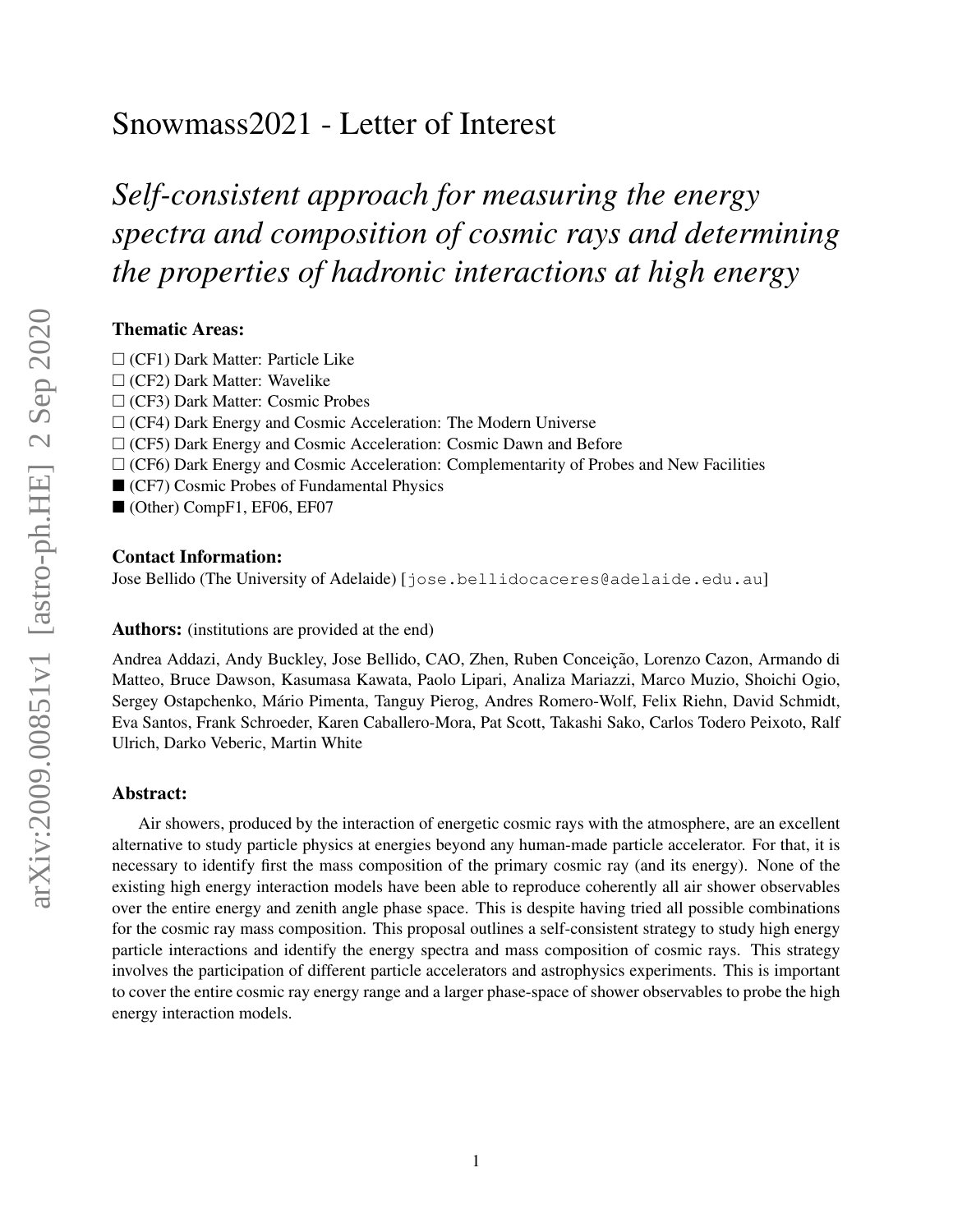Current high energy hadronic interaction models are not able to predict coherently all properties ob-served in energetic air showers [\[1–](#page-3-0)[6\]](#page-3-1). Are the extrapolations of particle properties to higher energies incorrect? Are there any new particle physics phenomena at higher energies? What really happens when energetic cosmic rays (protons or nuclei,  $E > 10^{18}$  eV) collide with nitrogen or oxygen nuclei at the top of the atmosphere? It is very important to highlight that collider physics might never access these energies.

The goal of this proposal is to use a range of accelerator data in conjunction with observations from astophysical experiments in order to determine the properties of particle interactions at energies up to  $10^{19}$  eV. The astrophisical experiments considered are: Pierre Auger Observatory (Auger, Argentina) [\[7\]](#page-3-2), Telescope Array (TA, USA) [\[8\]](#page-3-3), LHAASO (China) [\[9\]](#page-3-4), HAWC [\[10\]](#page-3-5) (Mexico), Yakutsk [\[11\]](#page-3-6) (Russia), IceCube/IceTop (South Pole) [\[12\]](#page-3-7), Tibet ASgamma (China) [\[13\]](#page-3-8) and ALAPCA [\[14\]](#page-4-0), SWGO [\[15\]](#page-4-1) and TAMBO [\[16\]](#page-4-2) (South America). This project will benefit from undergoing detector upgrades (AugerPrime [\[17](#page-4-3)[–19\]](#page-4-4) and  $TA \times 4$  [\[20\]](#page-4-5)) and from low energy detector enhancements (HEAT and AMIGA [\[21\]](#page-4-6) and TALE [\[22\]](#page-4-7)) in Auger and TA. Archived data could be considered as well [\[23\]](#page-4-8). The expected outcomes include an enhanced capability to:

- probe properties of particle interactions at energies well beyond the reach of particle colliders and
- determine energy spectra and mass composition of cosmic rays in order to evaluate scenarios for the origin of cosmic rays.

This proposal envisages the development of new knowledge at the forefront of two important fields, Particle Physics and Astrophysics. The strength of this proposal is that the information collected by accelerator experiments and astrophysical experiments will be used in a single analysis. By combining the data from these detectors, hadronic interaction models will be constrained over an extensive energy range, from  $10^{11}$  to  $10^{19}$ eV. The population of different types of particles in the air shower (i.e. muons and electromagnetic particles) will be measured at different energy ranges and at different atmospheric depths. The ratio between the muon and electromagnetic populations is closely tied to the cosmic ray composition and the particle interaction properties. For example, LHAASO ground detectors will sample air showers earlier in the atmosphere, since it is located at an altitude of 4400 m.a.s.l., AugerPrime and TA are located at 1400 m and IceCube/IceTop are located at 2835 m.a.s.l.. Other ground array experiments currently under design, such as ALPACA, SWGO and TAMBO, have the potential to contribute significantly to this project. The energy scale systematics from the experiments needs to be considered for the analysis [\[24\]](#page-4-9). The more experiments operating within the same energy range, the better to reduce the effects of systematic uncertainties.

The GAMBIT collaboration has previously developed a global and modular beyond-the-standardmodel inference tool [\[25,](#page-4-10) [26\]](#page-4-11), an open-source, modular package for performing global statistical fits of new particle physics theories with a broad range of collider and astrophysics data. The tool includes interfaces to state-of-the-art sampling algorithms adapted to both the Bayesian and frequentist statistical frameworks. Currently it includes a wide range of data from the Large Hadron Collider, dark matter direct and indirect searches, neutrino experiments, flavor physics, axion experiments and cosmological observations. In this project, we will extend it to include data from the experiments listed above, which can then be used in combined global fits with existing observables.

#### Methodology:

A diagram of the methodology is shown in Figure [1,](#page-2-0) and below is a step by step description.

a) Measure the air shower lateral distribution (at the corresponding detector level) for the muonic and electromagnetic components. These measurements will be done for different cosmic ray zenithal angles. Different ground arrays are optimized for different air shower energies and together they can cover energies ranging from  $10^{11}$  eV to  $10^{19}$  eV.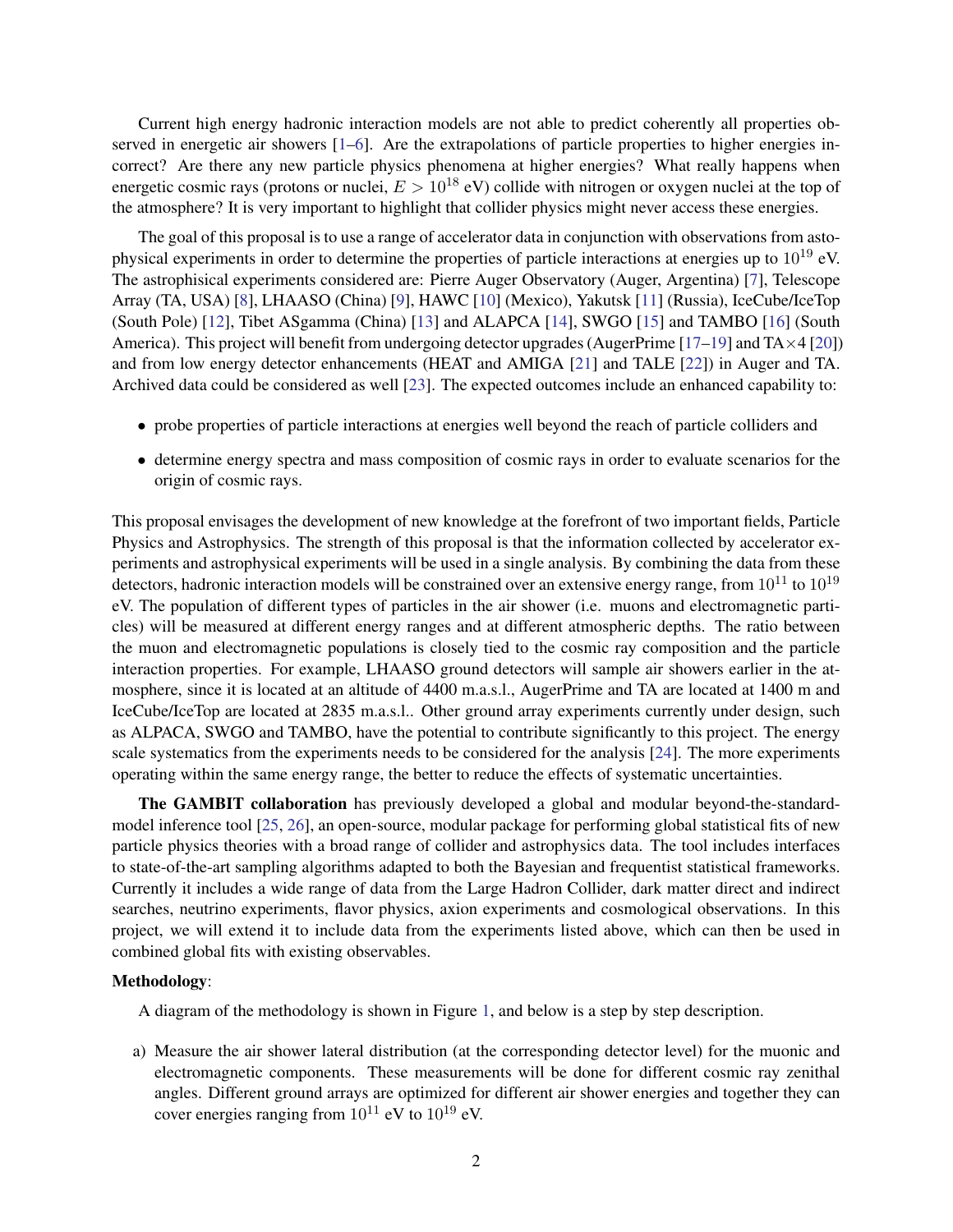- b) Measure the shower longitudinal profile using Cherenkov or fluorescence telescopes.
- c) Using the package CORSIKA [\[27\]](#page-4-12), perform simulations of air showers using each of the latest versions of popular high energy hadronic interaction models (e.g. QGSJET [\[28\]](#page-4-13), EPOS [\[29\]](#page-4-14), SIBYLL [\[30\]](#page-5-0)). The simulated showers will need to cover the entire phase space of energies and zenithal angles as encountered in real air showers. A four-component mass composition of cosmic rays (p, He, N and Fe) could be simulated. The computational time for this task could be challenging despite using a supercomputer. However, we expect to share the simulation load between the different collaborations.
- d) Use the dedicated detector simulations for each experiment to simulate the detection of the simulated air showers (from step c). This step will generate the simulated data.
- e) Repeat steps a) and b), but using the simulated data from step d).
- f) Compare the observations from steps a) and b), with the corresponding expectations from step e) and characterize the differences. This information will provide valuable insights for improving high energy hadronic interaction models.
- g) Explore modifications in the models of high-energy hadronic interactions in such a way that the simulation of an energy dependent composition mix of p, He, N and Fe, match coherently with the observations in all experiments. The composition mix will change as a function of energy. The energy scale from each experiment will need to be normalized, so that all experiments will measure the same energy spectra and compositions (some considerations should be taken to study possible Northern/Southern sky differences).



<span id="page-2-0"></span>Figure 1: Diagram of the conceptual framework. Data from particle accelerators and from other astrophysical experiments would or could be included in the project.

It is important to point out that there exist direct measurements (from satellite and balloon borne detectors) of proton and Helium cosmic ray fluxes up to  $10^{12}$  eV [\[31\]](#page-5-1) and to up to  $10^{13}$  eV for nuclei. These measurements could be used to validate the above methodology at the lowest energy.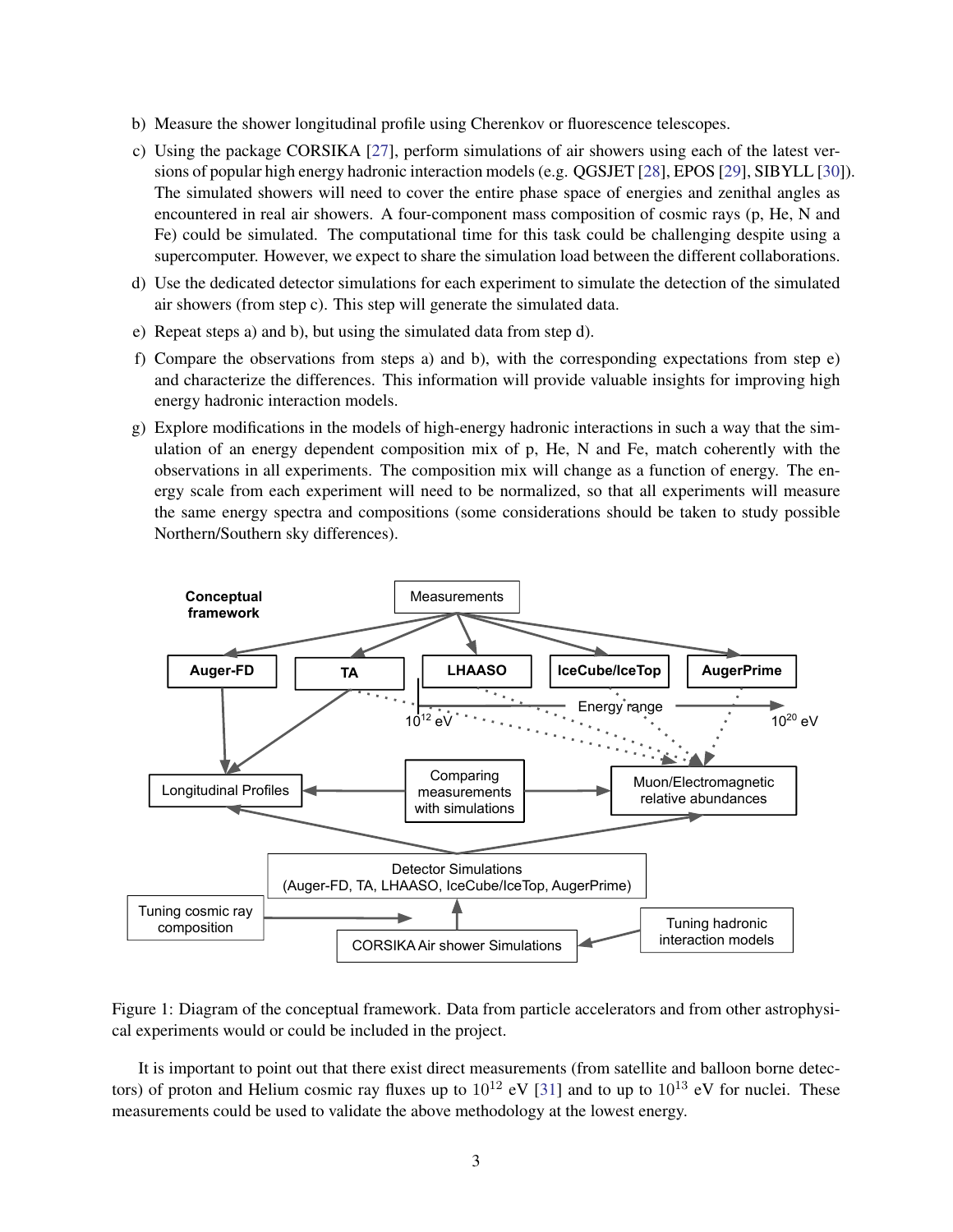## References

- <span id="page-3-0"></span>[1] A. Aab et al. "Muons in air showers at the Pierre Auger Observatory: Measurement of atmospheric production depth". In: *Phys. Rev.* D90.1 (2014). [Erratum: Phys. Rev.D92,no.1,019903(2015)], p. 012012. DOI: [10.1103/PhysRevD.92.019903,10.1103/PhysRevD.90.012012,10.1103/](http://dx.doi.org/10.1103/PhysRevD.92.019903, 10.1103/PhysRevD.90.012012, 10.1103/PhysRevD.90.039904) [PhysRevD.90.039904](http://dx.doi.org/10.1103/PhysRevD.92.019903, 10.1103/PhysRevD.90.012012, 10.1103/PhysRevD.90.039904). arXiv: [1407.5919 \[hep-ex\]](http://arxiv.org/abs/1407.5919).
- [2] A. Aab et al. "Muons in air showers at the Pierre Auger Observatory: Mean number in highly inclined events". In: *Phys.Rev.* D91.3 (2015), p. 032003. DOI: [10.1103/PhysRevD.91.032003](http://dx.doi.org/10.1103/PhysRevD.91.032003). arXiv: [1408.1421 \[astro-ph.HE\]](http://arxiv.org/abs/1408.1421).
- [3] Alexander Aab et al. "Testing Hadronic Interactions at Ultrahigh Energies with Air Showers Measured by the Pierre Auger Observatory". In: *Phys. Rev. Lett.* 117.19 (2016), p. 192001. DOI: [10.](http://dx.doi.org/10.1103/PhysRevLett.117.192001) [1103/PhysRevLett.117.192001](http://dx.doi.org/10.1103/PhysRevLett.117.192001). arXiv: [1610.08509 \[hep-ex\]](http://arxiv.org/abs/1610.08509).
- [4] A. Aab et al. "Inferences on mass composition and tests of hadronic interactions from 0.3 to 100 EeV using the water-Cherenkov detectors of the Pierre Auger Observatory". In: *Phys. Rev.* D96.12 (2017), p. 122003. DOI: [10.1103/PhysRevD.96.122003](http://dx.doi.org/10.1103/PhysRevD.96.122003). arXiv: [1710.07249 \[astro-ph.HE\]](http://arxiv.org/abs/1710.07249).
- [5] F. Riehn. "Measurement of the fluctuations in the number of muons in inclined air showers with the Pierre Auger Observatory". In: *PoS* ICRC2019 (2019), p. 404.
- <span id="page-3-1"></span>[6] A. Aab. "Direct measurement of the muonic content of extensive air showers between  $2 \times 10^{17}$  and  $2 \times 10^{18}$  eV at the Pierre Auger Observatory". accepted for publication in EPJ C. 2020.
- <span id="page-3-2"></span>[7] A. Aab et al. "Depth of maximum of air-shower profiles at the Pierre Auger Observatory. I. Measurements at energies above 10<sup>17.8</sup> eV". In: *Phys.Rev.* D90.12 (2014), p. 122005. DOI: [10.1103/](http://dx.doi.org/10.1103/PhysRevD.90.122005) [PhysRevD.90.122005](http://dx.doi.org/10.1103/PhysRevD.90.122005). arXiv: [1409.4809 \[astro-ph.HE\]](http://arxiv.org/abs/1409.4809).
- <span id="page-3-3"></span>[8] R.U. Abbasi et al. "Mass composition of ultrahigh-energy cosmic rays with the Telescope Array Surface Detector data". In: *Phys. Rev. D* 99.2 (2019), p. 022002. DOI: [10.1103/PhysRevD.99.](http://dx.doi.org/10.1103/PhysRevD.99.022002) [022002](http://dx.doi.org/10.1103/PhysRevD.99.022002). arXiv: [1808.03680 \[astro-ph.HE\]](http://arxiv.org/abs/1808.03680).
- <span id="page-3-4"></span>[9] Z Cao. "A future project at Tibet: the large high altitude air shower observatory (LHAASO)". In: *Chinese Physics C* 34.2 (Jan. 2010), pp. 249–252. DOI: [10.1088/1674-1137/34/2/018](http://dx.doi.org/10.1088/1674-1137/34/2/018). URL: <https://doi.org/10.1088%2F1674-1137%2F34%2F2%2F018>.
- <span id="page-3-5"></span>[10] A. U. Abeysekara et al. "Observation of Anisotropy of TeV Cosmic Rays with Two Years of HAWC". In: *The Astrophysical Journal* 865.1 (Sept. 2018), p. 57. DOI: [10.3847/1538-4357/aad90c](http://dx.doi.org/10.3847/1538-4357/aad90c). URL: <https://doi.org/10.3847%2F1538-4357%2Faad90c>.
- <span id="page-3-6"></span>[11] A. Glushkov, M.I. Pravdin, and A.V. Sabourov. "Mass Composition of Cosmic Rays with Energies Greater than  $10^{17}$  eV, According to the Data from Surface Scintillation Detectors of the Yakutsk EAS Array". In: *Bull. Russ. Acad. Sci. Phys* 83.2 (2019), pp. 1005–1007. DOI: [10.3103/S106287381908015X](http://dx.doi.org/10.3103/S106287381908015X). URL: <https://doi.org/10.3103/S106287381908015X>.
- <span id="page-3-7"></span>[12] R. Abbasi et al. "Cosmic ray composition and energy spectrum from 1–30PeV using the 40-string configuration of IceTop and IceCube". In: *Astroparticle Physics* 42 (2013), pp. 15–32. ISSN: 0927- 6505. DOI: [https://doi.org/10.1016/j.astropartphys.2012.11.003](http://dx.doi.org/https://doi.org/10.1016/j.astropartphys.2012.11.003). URL: <http://www.sciencedirect.com/science/article/pii/S0927650512002009>.
- <span id="page-3-8"></span>[13] J. Huang et al. "Performance of the Tibet hybrid experiment (YAC-II+Tibet-III+MD) to measure the energy spectra of the light primary cosmic rays at energies 50–10,000TeV". In: *Astroparticle Physics* 66 (2015), pp. 18–30. ISSN: 0927-6505. DOI: [https : / / doi . org / 10 . 1016 / j .](http://dx.doi.org/https://doi.org/10.1016/j.astropartphys.2014.12.013) [astropartphys.2014.12.013](http://dx.doi.org/https://doi.org/10.1016/j.astropartphys.2014.12.013). URL: [http://www.sciencedirect.com/science/](http://www.sciencedirect.com/science/article/pii/S092765051500002X) [article/pii/S092765051500002X](http://www.sciencedirect.com/science/article/pii/S092765051500002X).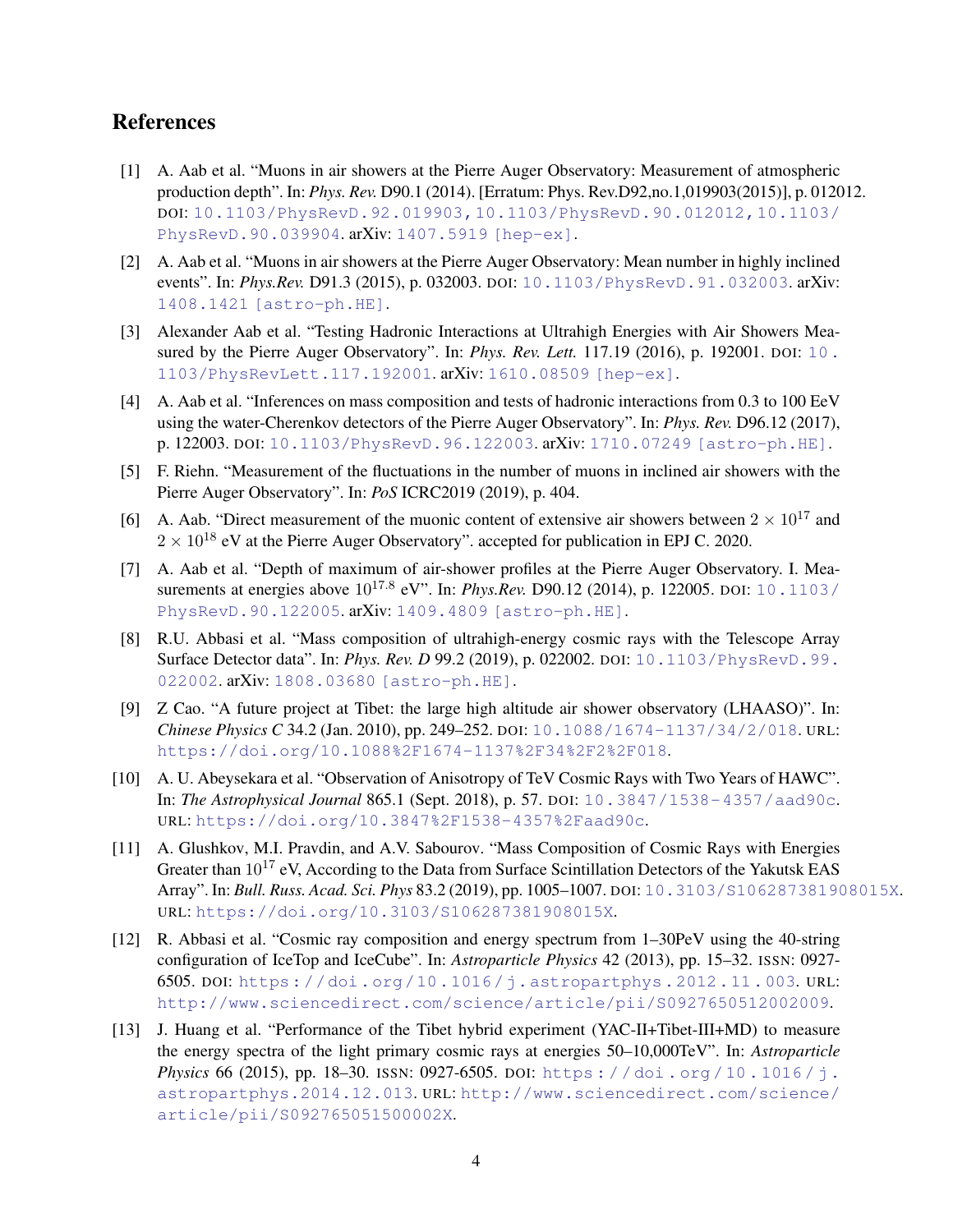- <span id="page-4-0"></span>[14] C. Calle et al. "A new high energy gamma-ray observatory in the southern hemisphere: The AL-PACA experiment". In: *Journal of Physics: Conference Series* 1468 (Feb. 2020), p. 012091. DOI: [10.1088/1742-6596/1468/1/012091](http://dx.doi.org/10.1088/1742-6596/1468/1/012091). URL: [https://doi.org/10.1088%2F1742-](https://doi.org/10.1088%2F1742-6596%2F1468%2F1%2F012091) [6596%2F1468%2F1%2F012091](https://doi.org/10.1088%2F1742-6596%2F1468%2F1%2F012091).
- <span id="page-4-1"></span>[15] P. Abreu et al. "The Southern Wide-Field Gamma-Ray Observatory (SWGO): A Next-Generation Ground-Based Survey Instrument for VHE Gamma-Ray Astronomy". In: (July 2019). arXiv: [1907.](http://arxiv.org/abs/1907.07737) [07737 \[astro-ph.IM\]](http://arxiv.org/abs/1907.07737).
- <span id="page-4-2"></span>[16] Andres Romero-Wolf et al. "An Andean Deep-Valley Detector for High-Energy Tau Neutrinos". In: *Latin American Strategy Forum for Research Infrastructure*. Feb. 2020. arXiv: [2002.06475](http://arxiv.org/abs/2002.06475) [\[astro-ph.IM\]](http://arxiv.org/abs/2002.06475).
- <span id="page-4-3"></span>[17] A. Aab et al. *The Pierre Auger Observatory Upgrade - Preliminary Design Report*. 2016. arXiv: [1604.03637 \[astro-ph.IM\]](http://arxiv.org/abs/1604.03637).
- [18] A. Taboada. "Analysis of data from surface detector stations of the AugerPrime upgrade". In: *PoS* ICRC2019 (2019), p. 434.
- <span id="page-4-4"></span>[19] B. Pont. "A large Radio Detector at the Pierre Auger Observatory — measuring the properties of cosmic rays up to the highest energies". In: *PoS* ICRC2019 (2019), p. 395.
- <span id="page-4-5"></span>[20] E. Kido. "Status and prospects of the TAx4 experiment". In: *EPJ Web Conf.* 210 (2019). Ed. by I. Lhenry-Yvon et al., p. 06001. DOI: [10.1051/epjconf/201921006001](http://dx.doi.org/10.1051/epjconf/201921006001).
- <span id="page-4-6"></span>[21] H. Klages. "Enhancements to the Southern Pierre Auger Observatory". In: *J. Phys. Conf. Ser.* 375.5 (2012). Ed. by Lothar Oberauer, Georg Raffelt, and Robert Wagner, p. 052006. DOI: [10.1088/](http://dx.doi.org/10.1088/1742-6596/375/1/052006) [1742-6596/375/1/052006](http://dx.doi.org/10.1088/1742-6596/375/1/052006).
- <span id="page-4-7"></span>[22] Shoichi Ogio. "Telescope Array Low energy Extension(TALE) Hybrid". In: *PoS* ICRC2019 (2019), p. 375. DOI: [10.22323/1.358.0375](http://dx.doi.org/10.22323/1.358.0375).
- <span id="page-4-8"></span>[23] J.A. Bellido et al. "Muon content of extensive air showers: comparison of the energy spectra obtained by the Sydney University Giant Air-shower Recorder and by the Pierre Auger Observatory". In: *Phys. Rev. D* 98.2 (2018), p. 023014. DOI: [10.1103/PhysRevD.98.023014](http://dx.doi.org/10.1103/PhysRevD.98.023014). arXiv: [1803.08662](http://arxiv.org/abs/1803.08662) [\[astro-ph.HE\]](http://arxiv.org/abs/1803.08662).
- <span id="page-4-9"></span>[24] Lorenzo Cazon. "Working Group Report on the Combined Analysis of Muon Density Measurements from Eight Air Shower Experiments". In: *PoS* ICRC2019 (2020), p. 214. DOI: [10.22323/1.358.](http://dx.doi.org/10.22323/1.358.0214) [0214](http://dx.doi.org/10.22323/1.358.0214). arXiv: [2001.07508 \[astro-ph.HE\]](http://arxiv.org/abs/2001.07508).
- <span id="page-4-10"></span>[25] Peter Athron et al. "GAMBIT: The Global and Modular Beyond-the-Standard-Model Inference Tool". In: *Eur. Phys. J. C* 77.11 (2017). [Addendum: Eur.Phys.J.C 78, 98 (2018)], p. 784. DOI: [10.1140/](http://dx.doi.org/10.1140/epjc/s10052-017-5321-8) [epjc/s10052-017-5321-8](http://dx.doi.org/10.1140/epjc/s10052-017-5321-8). arXiv: [1705.07908 \[hep-ph\]](http://arxiv.org/abs/1705.07908).
- <span id="page-4-11"></span>[26] Anders Kvellestad, Pat Scott, and Martin White. "GAMBIT and its Application in the Search for Physics Beyond the Standard Model". In: (Dec. 2019). DOI:  $10.1016/j$ .ppnp.2020.103769. arXiv: [1912.04079 \[hep-ph\]](http://arxiv.org/abs/1912.04079).
- <span id="page-4-12"></span>[27] D. Heck et al. "CORSIKA: A Monte Carlo code to simulate extensive air showers". In: (Feb. 1998).
- <span id="page-4-13"></span>[28] Ostapchenko, Sergey. "QGSJET-III model: physics and preliminary results". In: *EPJ Web Conf.* 208 (2019), p. 11001. DOI: [10.1051/epjconf/201920811001](http://dx.doi.org/10.1051/epjconf/201920811001). URL: [https://doi.org/10.](https://doi.org/10.1051/epjconf/201920811001) [1051/epjconf/201920811001](https://doi.org/10.1051/epjconf/201920811001).
- <span id="page-4-14"></span>[29] T. Pierog et al. "EPOS LHC: Test of collective hadronization with data measured at the CERN Large Hadron Collider". In: *Phys. Rev. C* 92.3 (2015), p. 034906. DOI: [10 . 1103 / PhysRevC . 92 .](http://dx.doi.org/10.1103/PhysRevC.92.034906) [034906](http://dx.doi.org/10.1103/PhysRevC.92.034906). arXiv: [1306.0121 \[hep-ph\]](http://arxiv.org/abs/1306.0121).